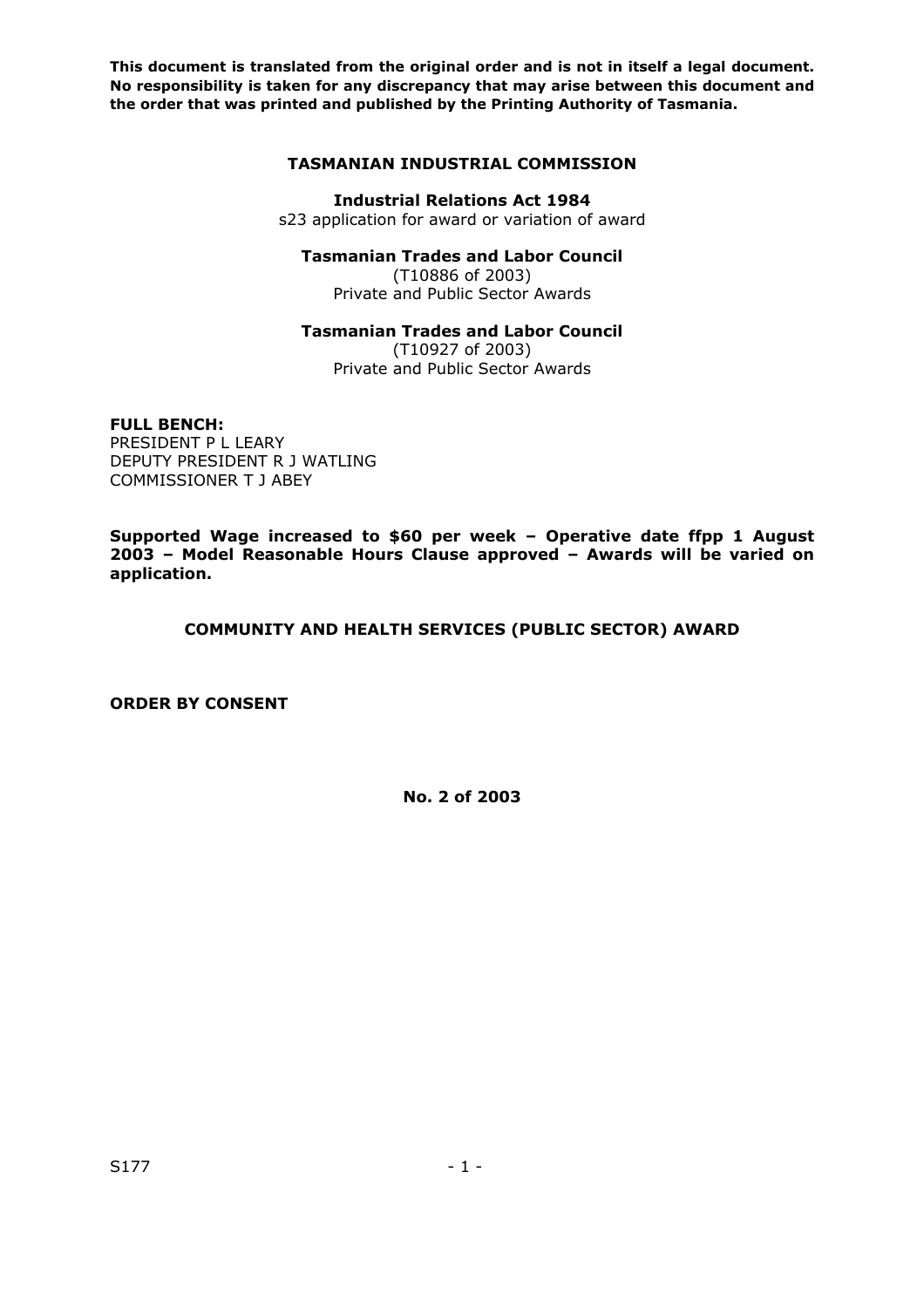THE **COMMUNITY AND HEALTH SERVICES (PUBLIC SECTOR) AWARD** IS VARIED IN THE FOLLOWING MANNER:

By deleting Clause 8 SALARIES and inserting in lieu thereof the following:

## "**8. SALARIES**

An employee appointed or promoted to a position within a classification level prescribed by this award shall, subject to satisfying the prescribed requirements, be paid the salary rate determined for the relevant classification.

Furthermore the fortnightly equivalents of each relevant award rate prescribed by this award shall be calculated by dividing the annual figure payable by 26.

#### (a) Operational Employees

An employee appointed or promoted to a position within a level prescribed by this award shall be paid at the salary rate determined for that level by reference to the relevant classification standards as set out in Clause 7 - Definitions, subclause (b) - Classification Standards:

|                                           | Salary per Annum<br>\$ |
|-------------------------------------------|------------------------|
| Level 1                                   |                        |
| First 3 months                            | 18875                  |
| After 3 months and for the next 12 months | 19596                  |
| Level <sub>2</sub>                        |                        |
| 1st year of service                       | 20033                  |
| 2nd year of service                       | 20487                  |
| 3rd year of service                       | 20927                  |
| Level 3                                   |                        |
| 1st year of service                       | 21157                  |
| 2nd year of service                       | 21438                  |
| 3rd year of service                       | 21841                  |
| Level 4                                   |                        |
| 1st year of service                       | 22256                  |
| 2nd year of service                       | 22562                  |
| 3rd year of service                       | 22774                  |
| Level 5                                   |                        |
| 1st year of service                       | 22969                  |
| 2nd year of service                       | 23170                  |
| 3rd year of service                       | 23652                  |
| Level 6                                   |                        |
| 1st year of service                       | 24883                  |
| 2nd year of service                       | 25312                  |
|                                           |                        |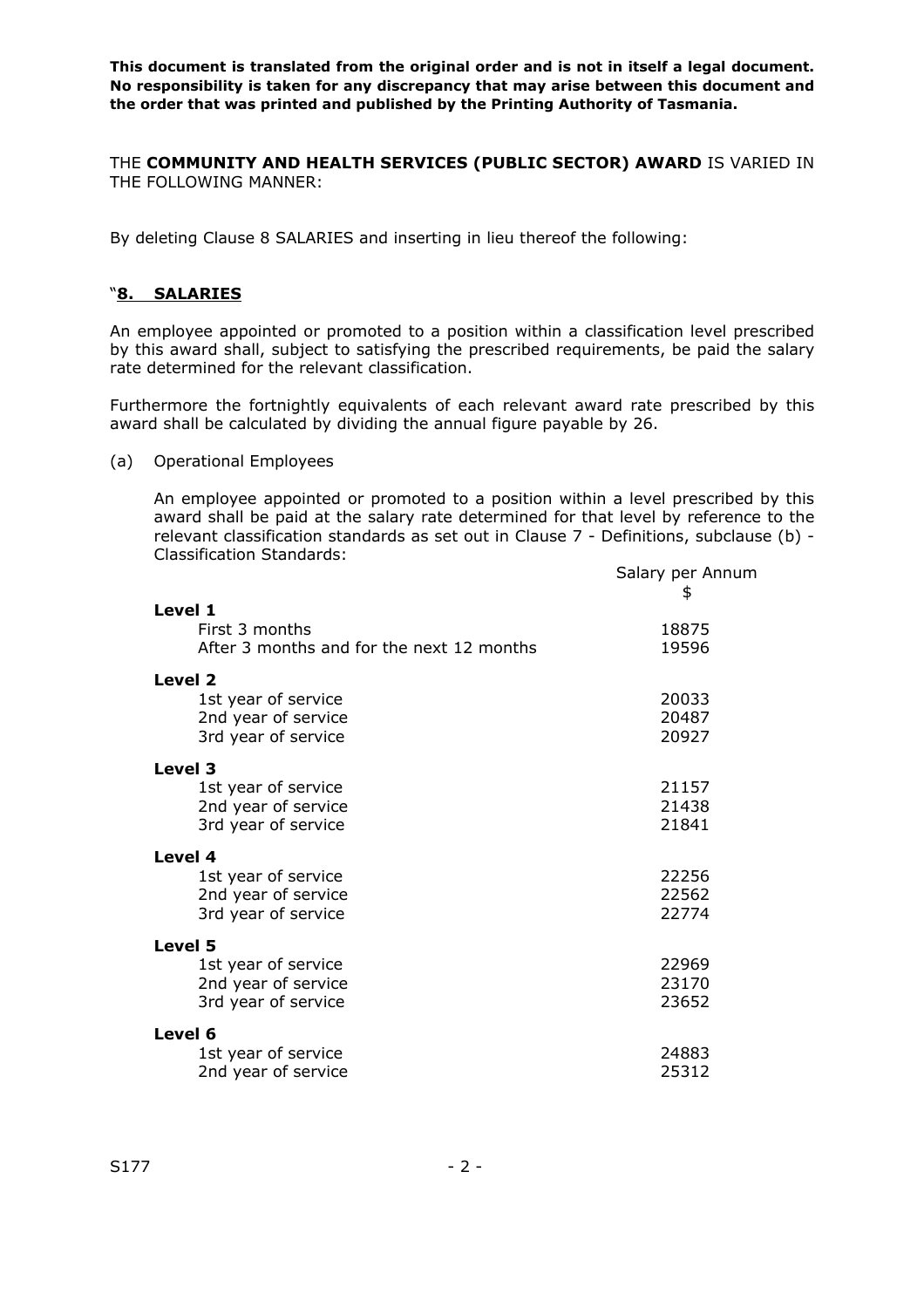| 26085 |
|-------|
| 28488 |
| 30951 |
| 33428 |
|       |

(b) Administrative and Clerical Employees

An employee appointed or promoted to a position within a level prescribed by this award shall be paid at the salary rate determined for that level by reference to the relevant classification standards as set out in Clause 7 - Definitions, subclause (b) - Classification Standards.

|                                            | Salary per Annum |
|--------------------------------------------|------------------|
|                                            | \$               |
| Level 1                                    |                  |
| 1st year of service<br>2nd year of service | 17673<br>18875   |
| 3rd year of service                        | 20077            |
| 4th year of service                        | 21279            |
| Level 2                                    |                  |
| 1st year of service                        | 22480            |
| 2nd year of service                        | 23681            |
| 3rd year of service and thereafter         | 24883            |
| Level 3                                    |                  |
| 1st year of service                        | 26085            |
| 2nd year of service                        | 26686            |
| 3rd year of service                        | 27286            |
| 4th year of service                        | 27887            |
| 5th year of service and thereafter         | 28488            |
| Level 4                                    |                  |
| 1st year of service                        | 29712            |
| 2nd year of service                        | 30331            |
| 3rd year of service                        | 30951            |
| 4th year of service                        | 31570            |
| 5th year of service and thereafter         | 32179            |
| Level 5                                    |                  |
| 1st year of service                        | 33428            |
| 2nd year of service                        | 34047            |
| 3rd year of service and thereafter         | 34665            |
| Level 6                                    |                  |
| 1st year of service                        | 35903            |
| 2nd year of service                        | 36523            |
| 3rd year of service and thereafter         | 37142            |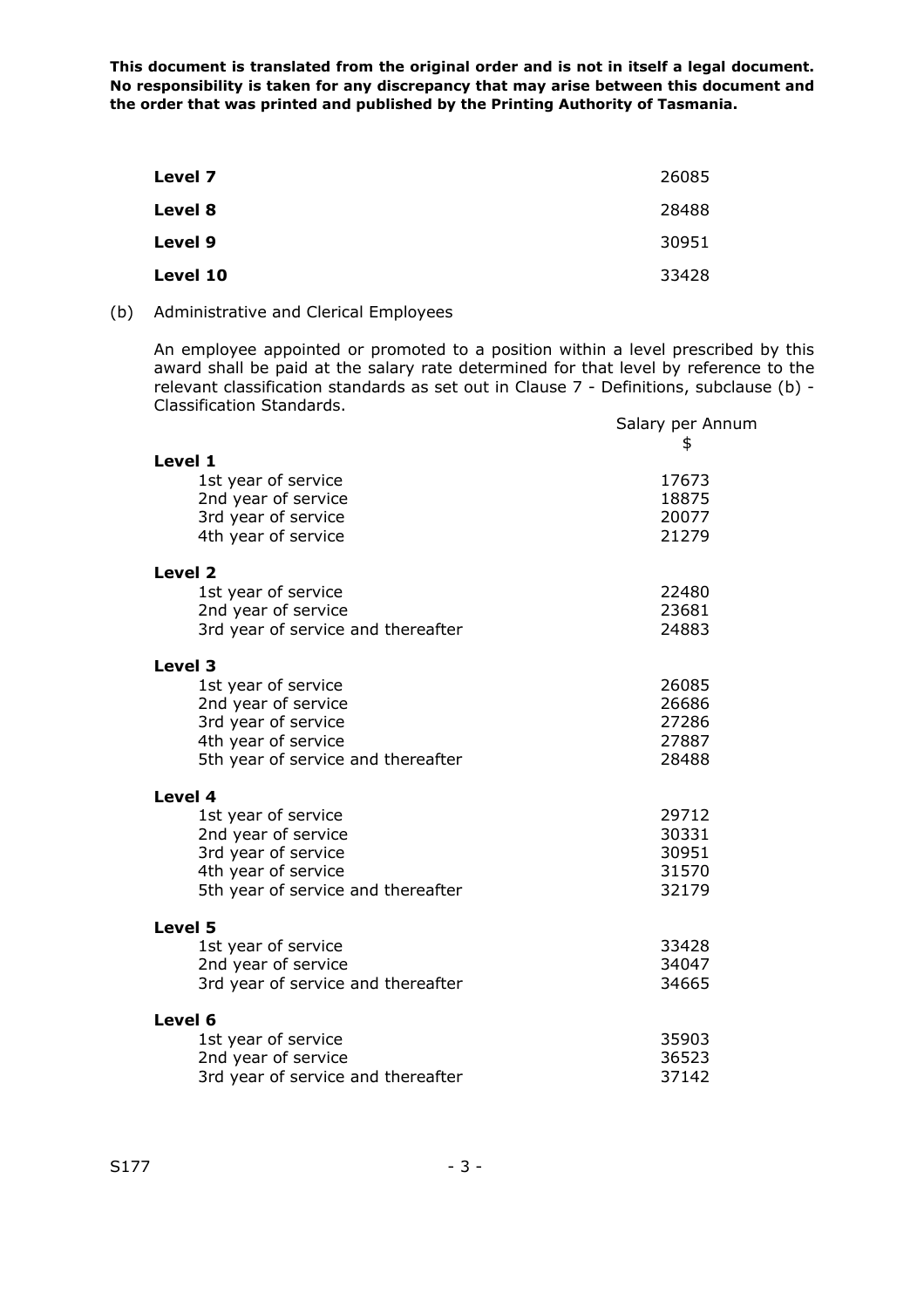| Level 7                            |       |
|------------------------------------|-------|
| 1st year of service                | 38381 |
| 2nd year of service                | 39617 |
| 3rd year of service and thereafter | 40857 |
| Level 8                            |       |
| 1st year of service                | 43332 |
| 2nd year of service                | 44570 |
| 3rd year of service and thereafter | 45809 |
| Level 9                            |       |
| 1st year of service                | 48279 |
| 2nd year of service and thereafter | 49521 |
| Level 10                           | 51998 |
| Level 11                           | 54475 |
| Level 12                           | 58189 |

## (c) Technical Employees

An employee appointed or promoted to a position within a level prescribed by this award shall be paid at the salary rate determined for that level by reference to the relevant classification standards as set out in Clause 7 - Definitions, subclause (b) - Classification Standards.

|                                    | Salary per Annum<br>\$ |
|------------------------------------|------------------------|
| Level 1                            |                        |
| 1st year of service                | 21879                  |
| 2nd year of service                | 22480                  |
| 3rd year of service                | 23081                  |
| 4th year of service                | 23681                  |
| 5th year of service and thereafter | 24883                  |
| Level 2                            |                        |
| 1st year of service                | 26085                  |
| 2nd year of service                | 27286                  |
| 3rd year of service                | 28488                  |
| 4th year of service                | 29712                  |
| 5th year of service and thereafter | 30951                  |
| Level 3                            |                        |
| 1st year of service                | 32179                  |
| 2nd year of service                | 33428                  |
| 3rd year of service and thereafter | 34666                  |
| Level 4                            |                        |
| 1st year of service                | 35903                  |
| 2nd year of service                | 37142                  |
| 3rd year of service and thereafter | 38380                  |
|                                    |                        |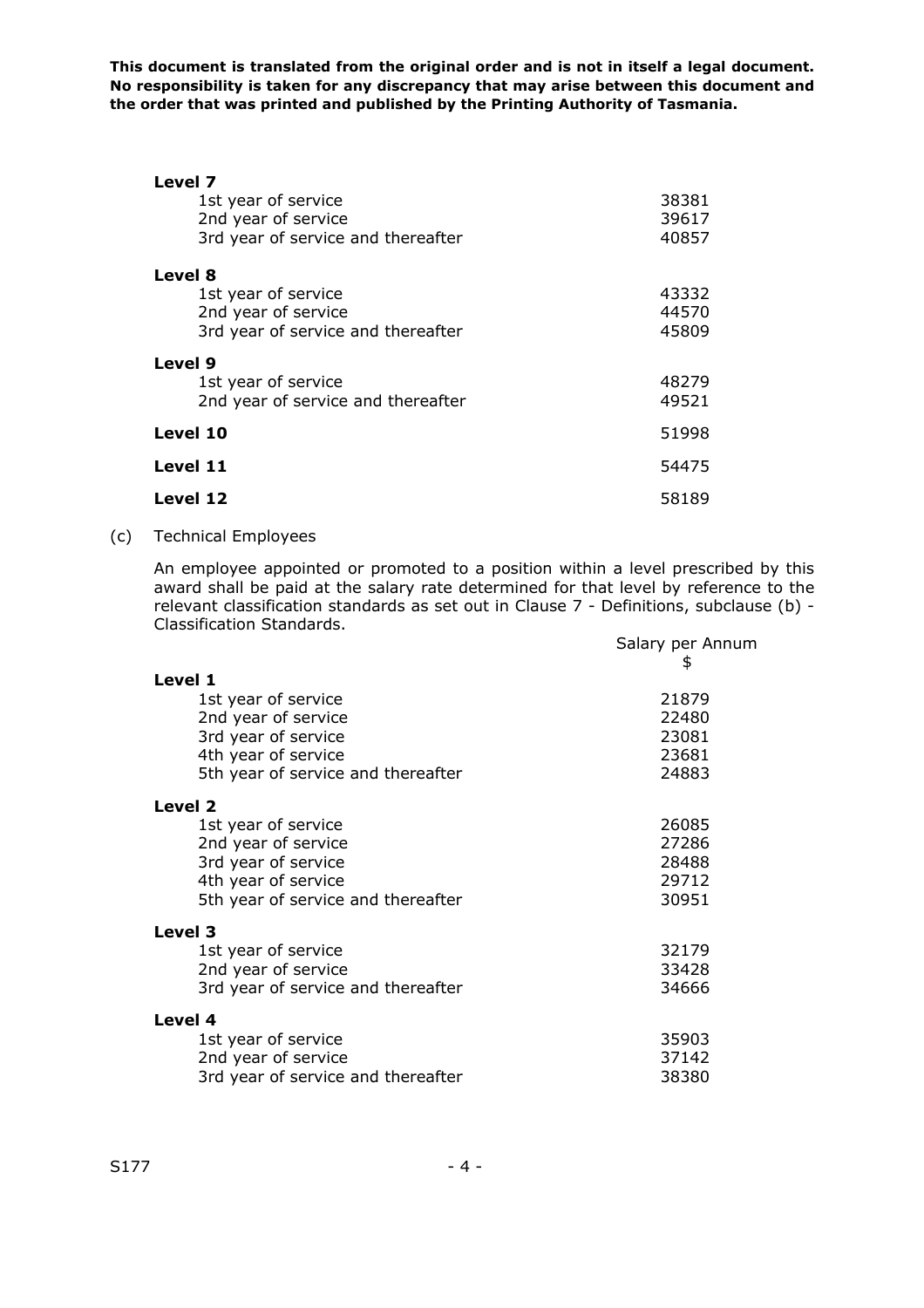| Level 5 | 42095 |
|---------|-------|
| Level 6 | 44570 |

(d) Professional Employees

An employee appointed or promoted to a position within a level prescribed by this award shall be paid at the salary rate determined for that level by reference to the relevant classification standards as set out in Clause 7 - Definitions, subclause (b) - Classification Standards.

|                                    | Salary per Annum<br>\$ |
|------------------------------------|------------------------|
| Level 1                            |                        |
| 1st year of service                | 27286                  |
| 2nd year of service                | 29095                  |
| 3rd year of service                | 30950                  |
| 4th year of service                | 32808                  |
| 5th year of service                | 34665                  |
| 6th year of service                | 36522                  |
| 7th year of service                | 38380                  |
| 8th year of service and thereafter | 40236                  |
| Level 2                            |                        |
| 1st year of service                | 42095                  |
| 2nd year of service                | 43951                  |
| 3rd year of service and thereafter | 45809                  |
| Level 3                            |                        |
| 1st year of service                | 48283                  |
| 2nd year of service                | 50761                  |
| 3rd year of service and thereafter | 51998                  |
| Level 4                            |                        |
| 1st year of service                | 54474                  |
| 2nd year of service                | 56331                  |
| 3rd year of service and thereafter | 58189                  |
| Level 5                            | 63141                  |

## (e) Apprentices

The salary rates of apprentices shall be:

| 1st year apprentice | 45% of Level 6, 1st year rate Operational Employee |
|---------------------|----------------------------------------------------|
| 2nd year apprentice | 57.5% of Level 6, 1st year rate Operational        |
|                     | Employee                                           |
| 3rd year apprentice | 75% of Level 6, 1st year rate Operational Employee |
| 4th year apprentice | 88% of Level 6, 1st year rate Operational Employee |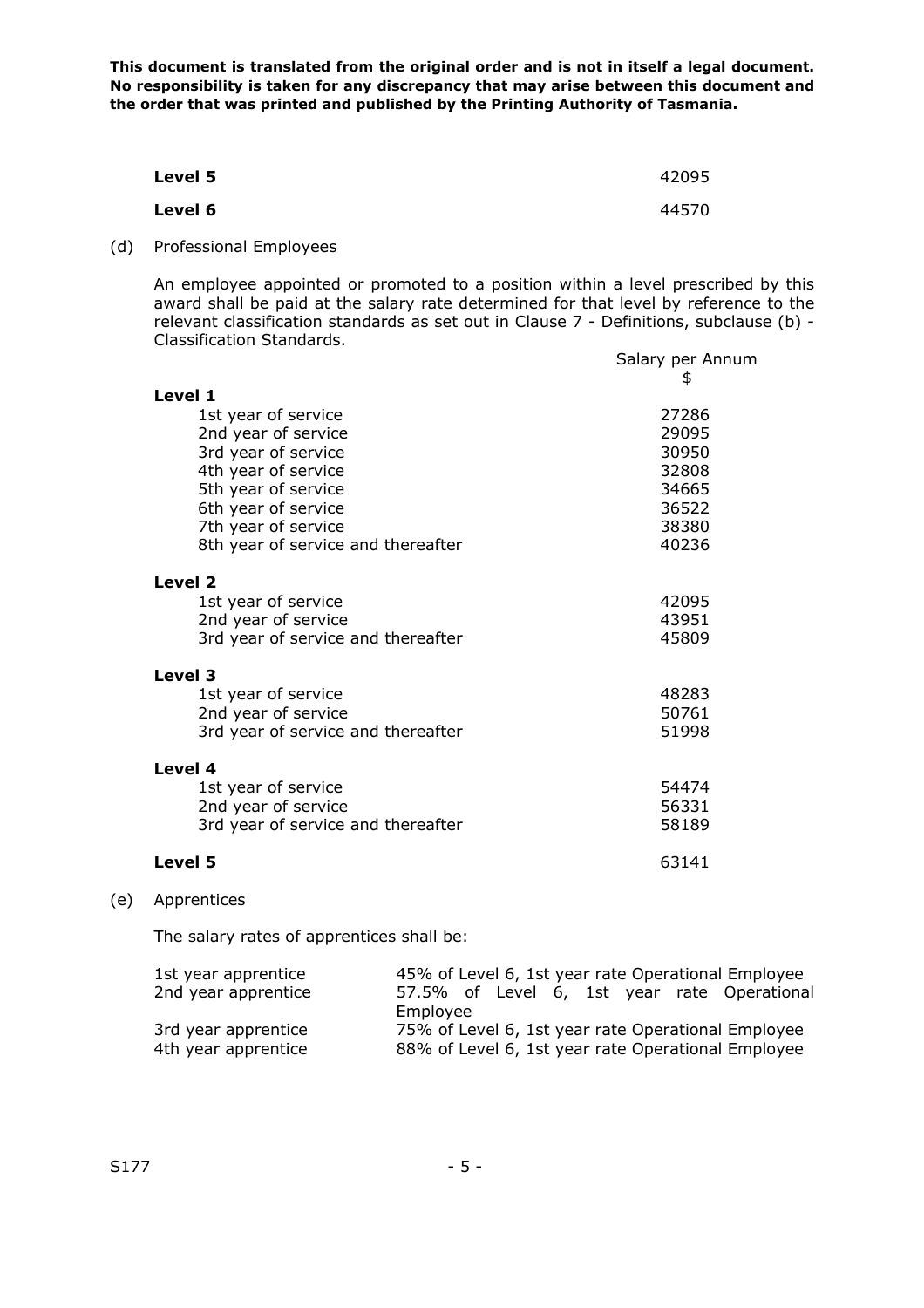- (f) Supported Wage System
	- (i) Eligibility Criteria

Subject to this subclause an employer may engage employees at a supported wage rate (as set out in paragraph (iii) of this subclause) who meet the impairment criteria for receipt of a Disability Support Pension and who, because of their disability, are unable to perform the range of duties to the competence level normally required for the class of work for which they are engaged.

**PROVIDED** that this subclause does not apply to any existing employee who has a claim against the employer which is subject to the provisions of workers' compensation legislation or any provision of this award relating to the rehabilitation of employees who are injured in the course of their current employment.

**PROVIDED FURTHER** that this subclause does not apply to employers in respect of their facility, programme, undertaking, service or the like which receives funding under the *Disability Services Act 1986* and fulfils the dual role of service provider and sheltered employer to people with disabilities who are in receipt of or are eligible for a disability support pension, except with respect to an organisation which has received recognition under Section 10 or under Section 12A of the above Act, or if a part only has received recognition, that part.

(ii) For the purposes of this subclause:

 **'Supported Wage System'** means the Commonwealth Government System to promote employment for people who cannot work at full award wages because of a disability.

 **'Accredited Assessor'** means a person accredited by the management unit established by the Commonwealth under the Supported Wage System to perform assessments of an individual's productive capacity within the Supported Wage System.

 **'Disability Support Pension'** means the pension available under the Commonwealth pension scheme to provide income security for persons with a disability as provided under the Social Security Act 1991, as amended from time to time, or any successor to that scheme.

 **'Assessment instrument'** means the form provided for under the Supported Wage System that records the assessment of the productive capacity of the person to be employed under the Supported Wage System.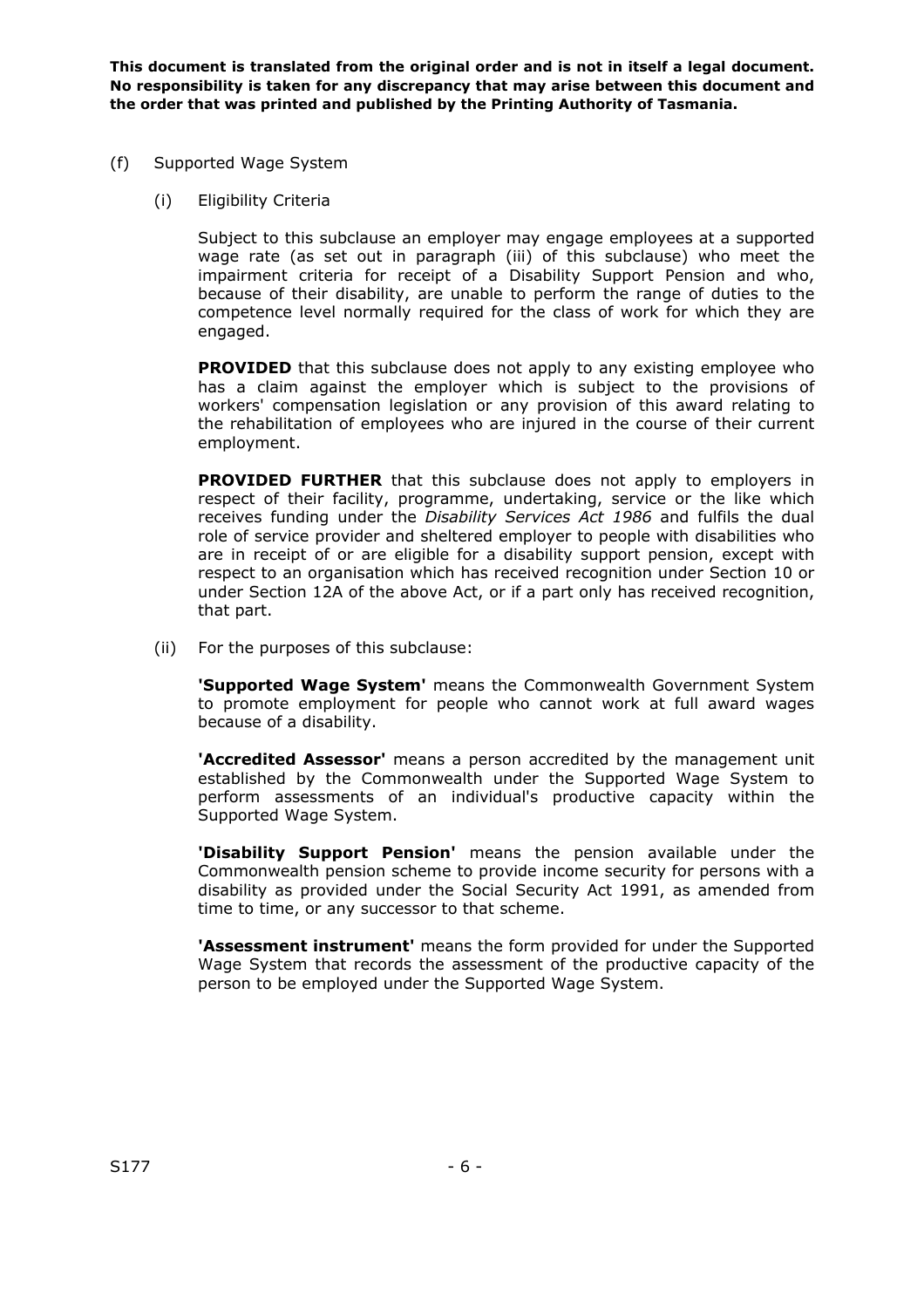(iii) Supported Wage Rates

Employees to whom this subclause applies shall be paid the applicable percentage of the minimum rate of pay prescribed by this award for the class of work which the person is performing according to the following schedule:

| Assessed capacity<br>(paragraph (iv)) | % of prescribed<br>award rate |
|---------------------------------------|-------------------------------|
| 10%                                   | 10%                           |
| <b>20%</b>                            | 20%                           |
| 30%                                   | 30%                           |
| 40%                                   | 40%                           |
| 50%                                   | 50%                           |
| 60%                                   | 60%                           |
| 70%                                   | 70%                           |
| 80%                                   | 80%                           |
| 90%                                   | 90%                           |
|                                       |                               |

**PROVIDED** that the minimum amount payable shall be not less than \$60 per week.

(iv) Assessment of Capacity

For the purpose of establishing the percentage of the award rate to be paid to a supported wage employee under this award, the productive capacity of the employee will be assessed in accordance with the Supported Wage System and documented in an assessment instrument by either:

- (1) the employer and a union party to the award, in consultation with the employee or, if desired by any of these;
- (2) the employer and an accredited Assessor from a panel agreed by the parties to the award and the employee.
- (v) Lodgment of Assessment Instrument
	- (1) All assessment instruments under the conditions of this subclause, including the appropriate percentage of the award wage to be paid to the employee, shall be lodged by the employer with the Registrar of the Tasmanian Industrial Commission.
	- (2) All assessment instruments shall be agreed and signed by the parties to the assessment, provided that where a union which is party to the award, is not a party to the assessment, it shall be referred by the Registrar of the Tasmanian Industrial Commission to the union by certified mail and shall take effect unless an objection is notified to the Registrar of the Tasmanian Industrial Commission within 10 working days.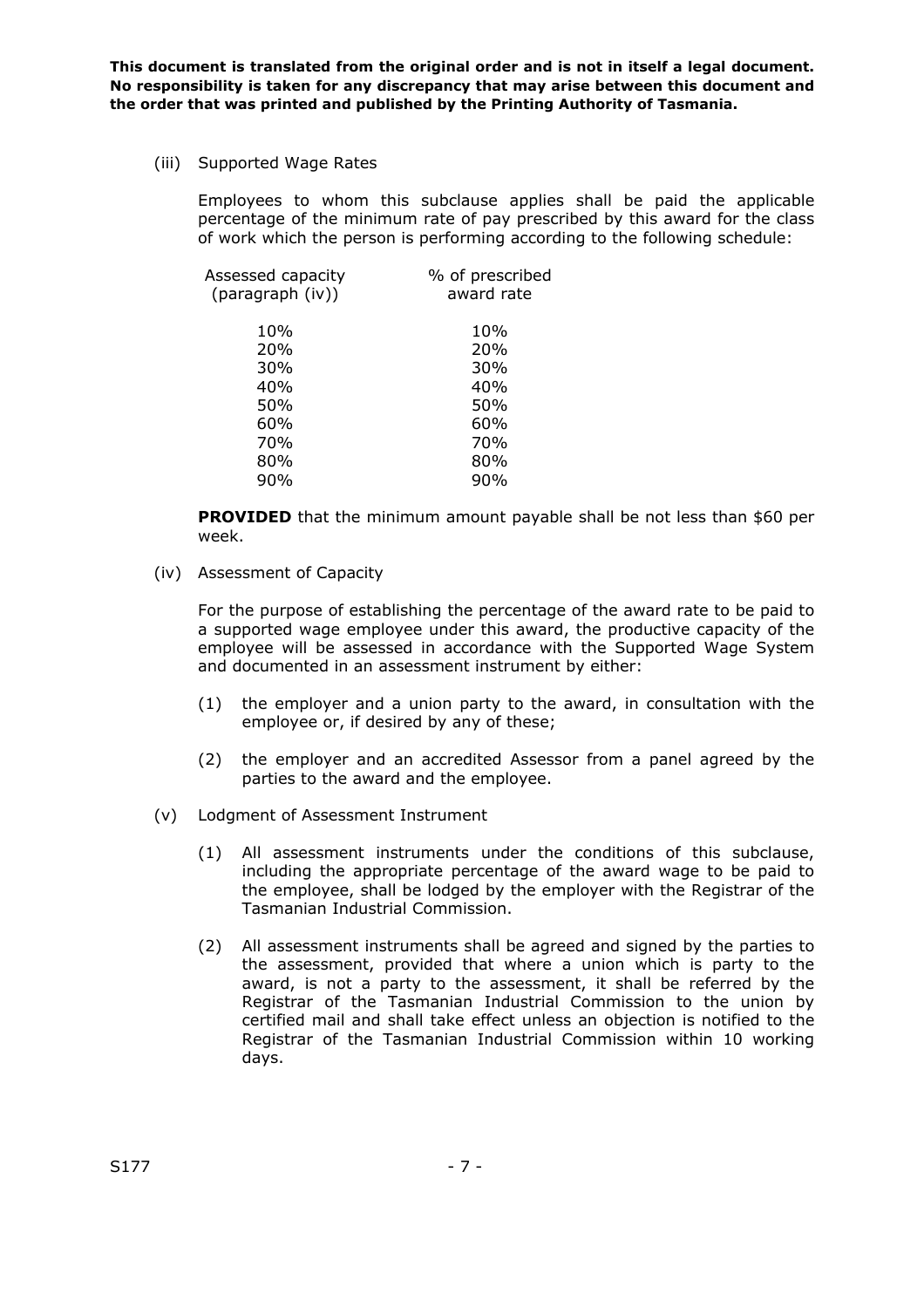(vi) Review of Assessment

The assessment of the applicable percentage shall be subject to annual review or earlier on the basis of a reasonable request for such a review. The process of review shall be in accordance with the procedures for assessing capacity under the Supported Wage System.

(vii) Other Terms and Conditions of Employment

Where an assessment has been made, the applicable percentage shall apply to the wage rate only. Employees covered by the supported wage provisions of this subclause shall be entitled to the same terms and conditions of employment as all other workers covered by this award who are paid on a pro rata basis.

(viii) Workplace Adjustment

An employer wishing to employ a person under the provisions of this subclause shall take reasonable steps to make changes in the workplace to enhance the employee's capacity to do the job. Changes may involve redesign of job duties, working time arrangements and work organisation in consultation with other workers in the area.

- (ix) Trial Period
	- (1) In order for an adequate assessment of the employee's capacity to be made, an employer may employ a person under the provisions of this subclause for a trial period not exceeding 12 weeks, except that in some cases additional work adjustment time (not exceeding four weeks) may be needed.
	- (2) During that trial period the assessment of capacity shall be undertaken and the proposed wage rate for a continuing employment relationship shall be determined in accordance with paragraphs (iv) and (v).
	- (3) The minimum amount payable to the employee during the trial period shall be no less than \$60 per week or such greater amount as is agreed from time to time between the parties.
	- (4) Work trials should include induction or training as appropriate to the job being trialed.
	- (5) Where the employer and employee wish to establish a continuing employment relationship following the completion of the trial period, a further contract of employment shall be entered into based on the outcome of assessment under paragraph (iii) hereof."